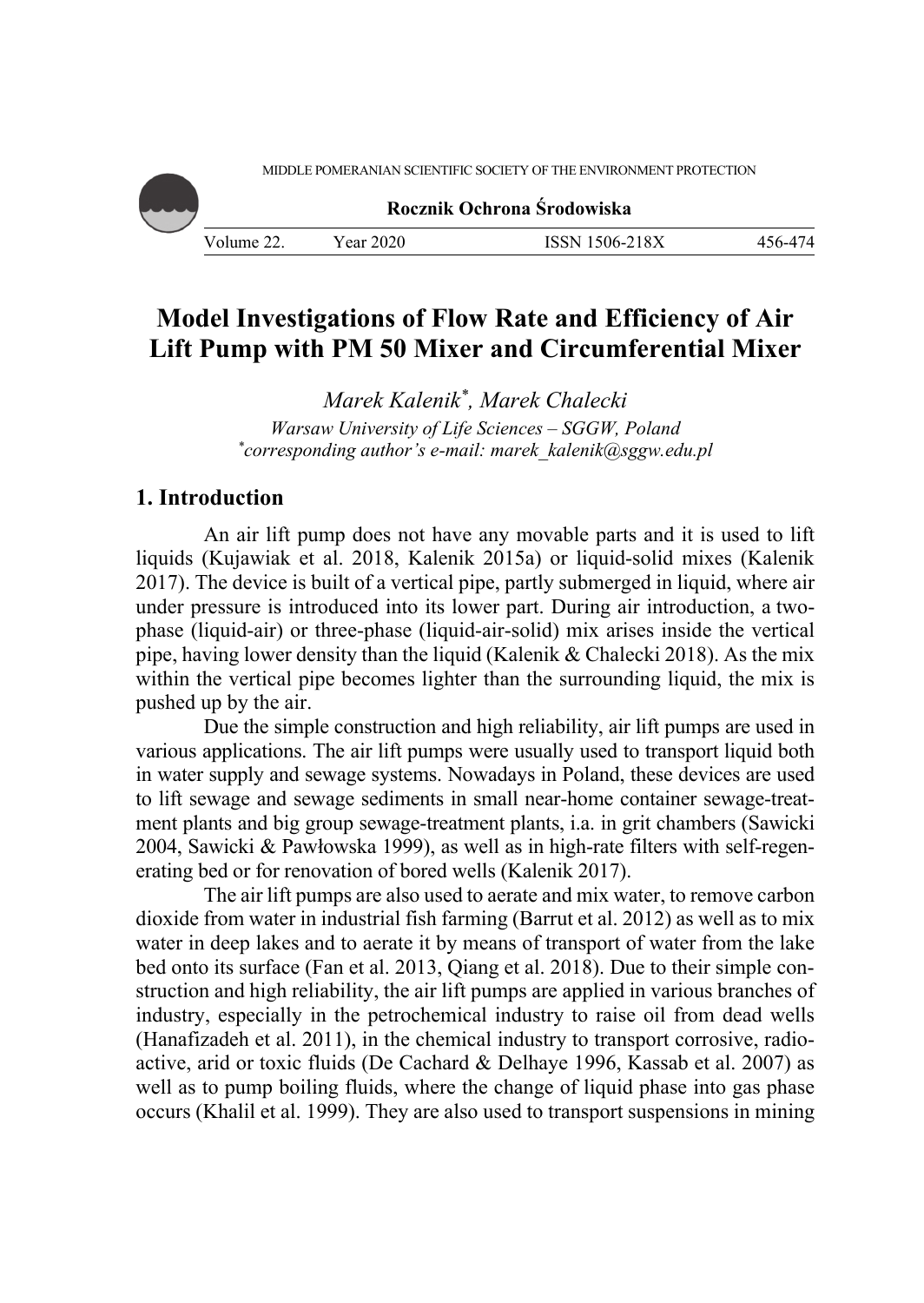industry and to lift manganese concretions from deep seabed up to ca. 4000-6000 m (Kassab et al. 2007). The air lift pumps can be also used to lift leachate from drainage wells in waste disposals (Koda et al. 2017). The performed investigations (Kujawiak et al. 2020) show that domestic sewage in near-home hybrid sewage-treatment plants with moving bed are also sufficiently aerated by the air lift pump.

A two-phase (liquid-gas) or three-phase (liquid-gas-solid) flow exists in the air lift pumps which is very difficult for mathematical modeling (Kalenik & Chalecki 2018, Kalenik 2017, Ahmed et al. 2016, Kalenik 2015a, Kalenik 2015b, Nicklin 1963). Multi-phase flows occurring in various systems applied for transport of mixes are characterized by high variability of the flow rate of individual phases and depend on many factors and hydraulic variables (Kujawiak et al. 2020, Qiang et al. 2018, Kalenik 2015c, Kalenik 2014, Hu et al. 2012). The hydraulic operating conditions of two- and three-phase flow in the air lift pumps are very poorly identified. Some attempts are made to describe flow structures, occurring in various conditions of liquid-gas flow or liquid-gas-solid flow, and to work out so-called flow structure maps for them and mathematical models for simulation of flows occurring in the air lift pumps (Kalenik & Chalecki 2018, Kalenik 2017, Kalenik 2015a, Kalenik 2015b, Kim et al. 2014, Mahrous 2014, Wahba et al. 2014, Meng et al. 2013, Mahrous 2013a, Mahrous 2013b, Mahrous 2012, Kassab et al. 2009, Yoshinaga & Sato 1996, Sawicki 2004, Sawicki & Pawłowska 1999).

Tests of air lift pumps built of rectangular (Esen 2010) and curved pipes (Fujimoto et al. 2004) have been also carried out. The performed investigations of the air lift pumps with the curved pipes behind the air mixer show that the pumping efficiency for solid bodies significantly falls in such air lift pumps. However, if only liquid is being pumped then the air lift pump pipe curvature does not affect its efficiency (Mahrous 2013a). The performed investigations show that the air lift pumps are characterized by small working efficiency if compared to conventional pumps (Kujawiak et al. 2018, Kalenik 2015a, Kalenik 2015b, Tighzert et al. 2013, Kassab et al. 2009, Kassab et al. 2007).

There is little information in the technical and scientific literature on principles of calculations of water flow rate  $Q_w$  in air lift pumps for a given mixer type (Kujawiak et al. 2018, Ahmed et al. 2016, Kalenik 2015a, Kalenik 2015b). Moreover, there is no information how to design mixers so as to obtain the best operating parameters of the air lift pump. From the investigations to date it arises that the mixer type and the diameter of a pressure pipe applied in a given air lift pump affect its efficiency and hydraulic operating conditions (Ahmed et al. 2016, Kalenik 2015b, Fan et al. 2013, Khalil et al. 1999). The number, diameter and distribution of holes in mixers significantly affect the type of structure of twophase and three phase flow in the air lift pumps.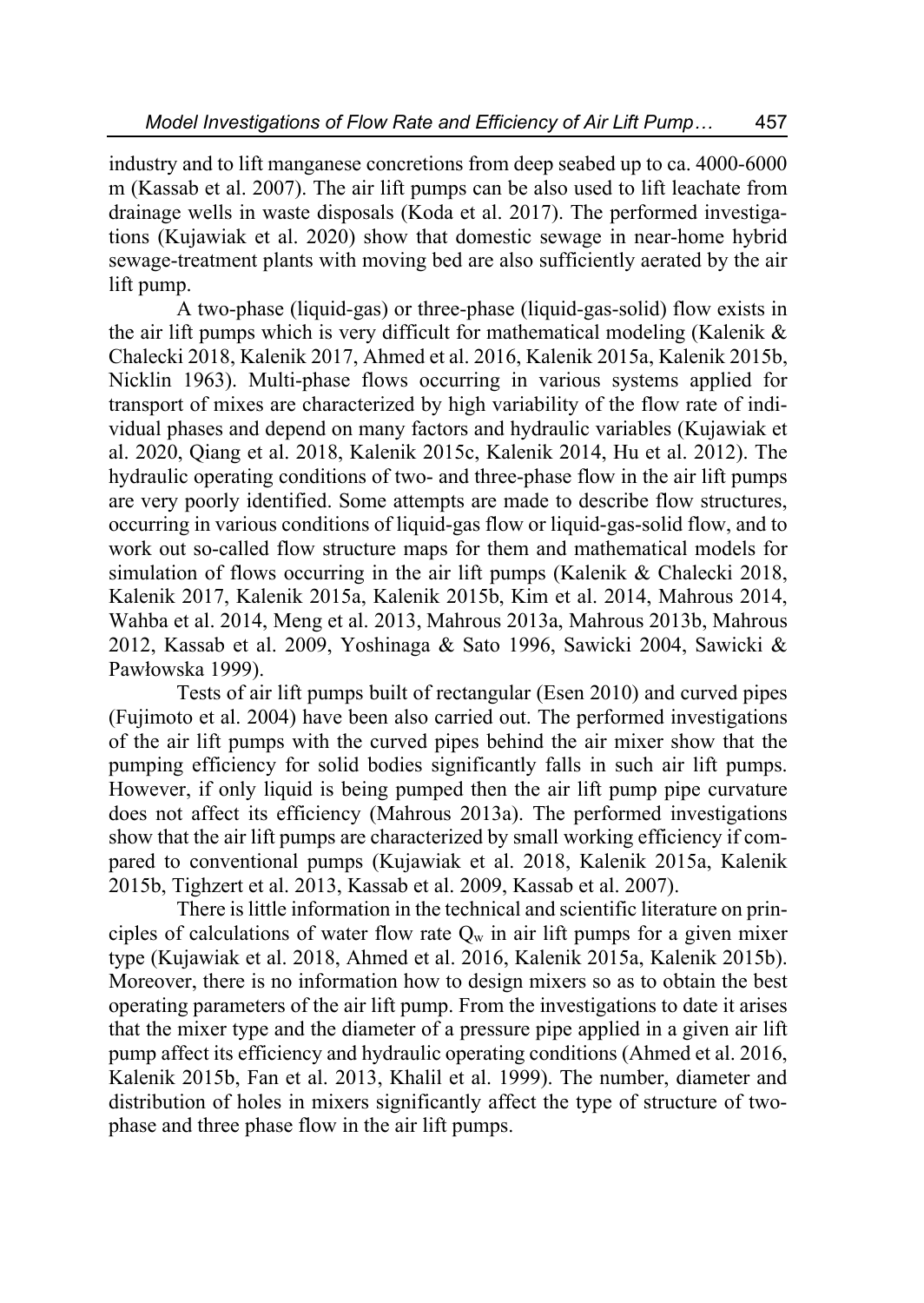In aim to determine the efficiency of the tested air lift pump equipped with the PM 50 mixer with perforated rubber membrane as well as the circumferential mixer, the following formula has been applied (Nicklin 1963):

$$
\eta = \left(\frac{\rho_w g Q_w \cdot (L - h)}{p_b Q_a \ln\left(\frac{p_a}{p_b}\right)}\right) 100\tag{1}
$$

where:

 $\eta$  – efficiency of the air lift pump [%],

 $Q_w$  – water flow rate  $[m^3 \cdot s^{-1}]$ ,

 $Q_a$  – air flow rate  $[m^3 \cdot s^{-1}]$ ,

 $p_a$  – air pressure [N·m<sup>-2</sup>],

 $\rho_w$  – water density [kg·m<sup>-3</sup>],

 $p_b$  – barometric pressure [N·m<sup>-2</sup>],

 $h$  – pressure pipe submergence length [m],

L – length of the pressure pipe till the outlet  $[m]$ ,

 $g$  – gravitational acceleration  $[m \cdot s^2]$ .

The paper presents the analysis of results of investigations concerning an influence of the applied constructive solutions on hydraulic operating conditions of a water-pumping air lift pump. The scope of the investigations encompassed the determination of flow rate and efficiency characteristics of an air lift pump having the discharge pipe with the internal diameter  $d = 0.04$  m. The PM 50 mixer with a perforated rubber membrane, available on the market, as well as a mixer of own design, called circumferential mixer, were tested. The investigations were performed for three air-water mix delivery heads H: 0.40, 0.80, 1.20 m, for the specified pressure pipe submergence length  $h = 0.80$  m.

# **2. Description of test rig**

Figure 1 shows the construction and operating principle of a test rig for investigations of hydraulic operating conditions of air lift pumps. After the opening of a ball valve (2), a pipeline (1) delivered water to a tank (3). During the tests the tank (3) was permanently filled with water up to the height of 1.0 m. After the opening of another ball valve (8), the excess of the water being delivered to the tank (3) was carried by an overfall (7) to the sewerage through a floor inlet (12). A draining pipeline (10) served to empty the tank (3) from water after the ball valve (8) opening. Inside of the tank (3), at the height of 0.20 m upon its bottom,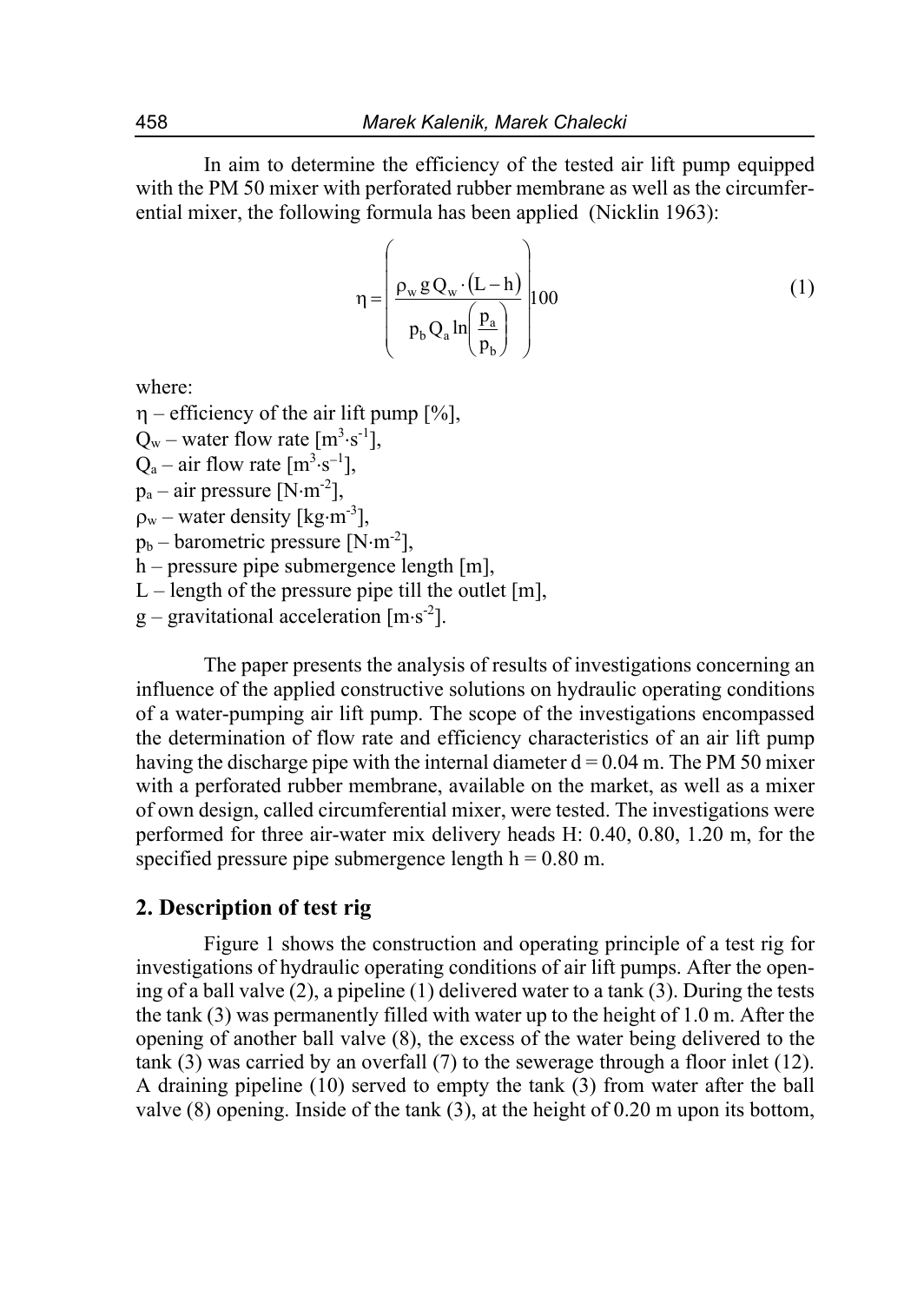a transparent PVC discharge pipe (4) with the internal diameter of 0.04 m was mounted. The measurements of the air lift pump delivery rate were carried out for the three sand-water mix delivery heads (H): 0.40 m, 0.80 m, 1.2 m, measured over the water level in the tank (3). In the discharge pipe (4), at the height of 0.30 m over its lower edge, an air mixer (9) was mounted. In aim to measure water temperature in the tank (3), an electronic resistance thermometer (17) was applied.



**Fig. 1.** Scheme of the air lift pump test rig: 1 – water supplying pipe, 2, 8, 11, 14, 22 – ball cut-off valve,  $3$  – tank with water,  $4$  – discharge pipe,  $5$  – water and air channeling pipe, 6 – air supplying pipe, 7 – overfall, 9 – mixer, 10, 15 – draining pipe, 12 – floor inlet, 13 – measuring container, 16 – scaled water level gauge, 17, 20 – electronic resistance thermometer, 18 – electromagnetic air flow meter, 19 – piezoelectric pressure sensor, 21 – needle valve, 23 – compressed air container, 24 – compressor, h – discharge pipe submergence length, L – discharge pipe length-to-outlet, H – water-air mix delivery head

Figures 2a, b show a constructive solution of the tested Aquatech PM 50 mixer equipped with a perforated rubber membrane (4), denoted hereinafter as M1, whereas Figures 2c, d – a circumferential mixer of own design, denoted hereinafter as M2. The M1 mixer had  $n = 8$  holes having the total area  $A = 25.12$  mm<sup>2</sup>, the M1 mixer – n = 8 holes with the total area  $A = 25.12$  mm<sup>2</sup>. An elastic pipe (6) with the internal diameter of 0.013 m supplied air to the mixer  $(9, Fig. 1)$  from a compressed air container (23) where the air was pressured by a compressor (24). At the air supplying pipe (6) an electromagnetic air flow meter (18), piezoelectric pressure sensor (19), electronic resistance thermometer (20) measuring air temperature as well as a needle valve (21) and ball cut-off valve (22) were mounted.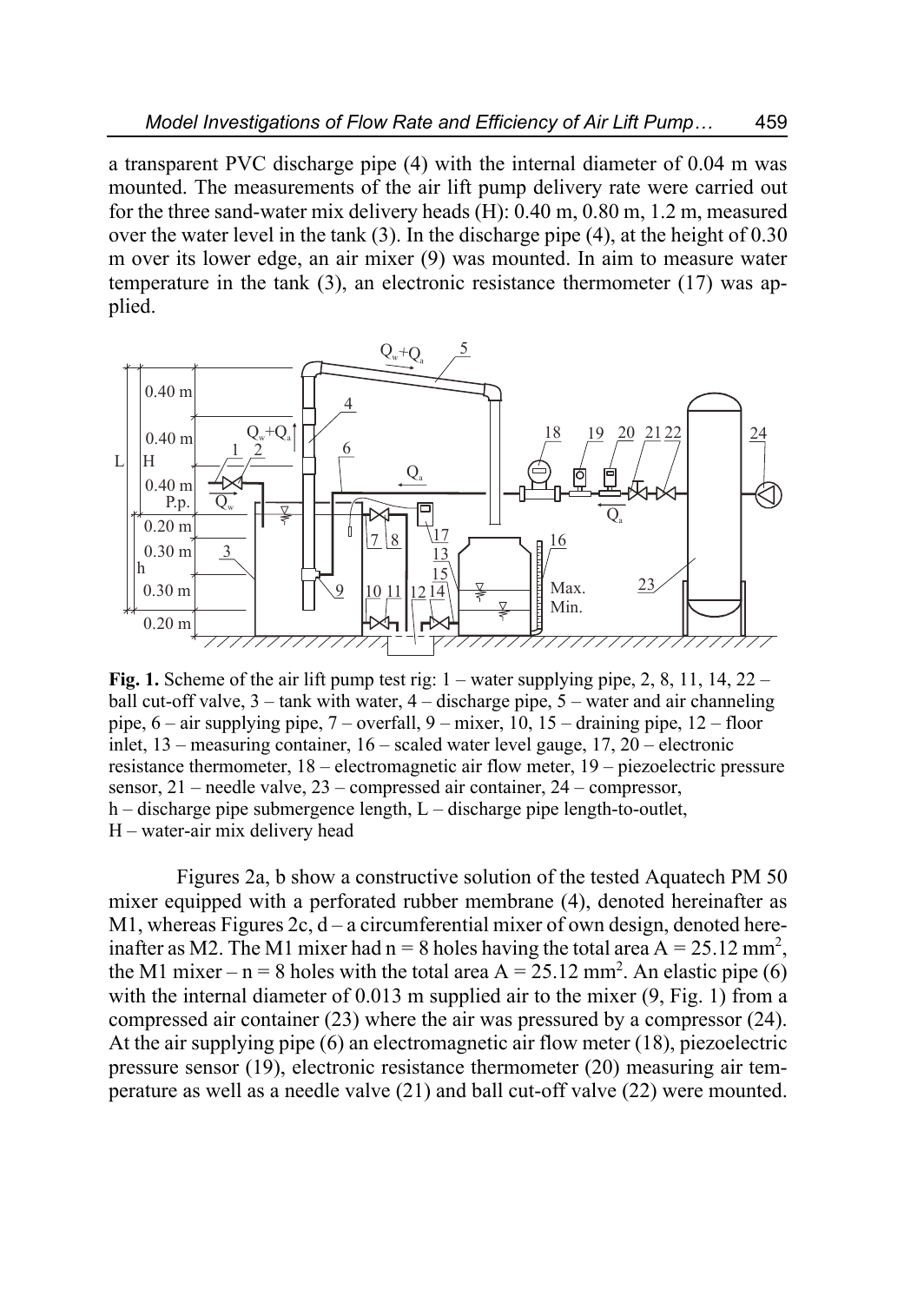The investigations were performed with use of Endress & Hauser devices. The measurement range of the electromagnetic air flow meter (18) was 0.0 to 30.0  $m<sup>3</sup>·h<sup>-1</sup>$  and the measurement range of the piezoelectric pressure sensor  $(20)$  – 0.0 to 400 kPa. According to the Endress & Hauser catalogue, the measurement error of the applied electromagnetic air flow meter and piezoelectric pressure sensor is lower than 1% and the output current signal falls into the range 4-20 mA. The measurement accuracy of the applied thermometer, however, was  $\pm$ 1°C and its measurement resolution – 0.1°C.



**Fig. 2.** Designs of mixers: a), b) PM 50 mixer with perforated rubber membrane (M1), c), d) circumferential mixer (M2),  $1 -$  discharge pipe,  $2 -$  air supplying pipe connecting tip, 3 – mixer, 4 – perforated rubber membrane

The measurements concerned water and air temperature, air pressure, barometric pressure, air flow rate, water volume and air lift pump operating time. The needle valve (21) was used to regulate the air pressure.

In aim to measure the water flow rate  $Q_w$  in the air lift pump delivery rate, the measuring vessel method was applied, i.e. a plastic measuring container (13), scaled at each 1 dm<sup>3</sup>, was used. The measuring container (13) capacity scale was put on the transparent water-level gauge (16), mounted at the side of the measuring container. Such solution allowed very precise reading of the volume of the water lifted by the air lift pump per time unit. For a specified delivery head H, the pumped water flew down through the channeling pipe (5) with the internal diameter  $d = 0.04$  m to the measuring container (13). The water flow in the channeling pipe (5) was pressure-less (gravitational). In this aim, little holes serving to discharge the pumped air outside the pipe (5) were drilled in the upper wall of the channeling pipe (5). Table 1 presents assumptions for the performed experiments.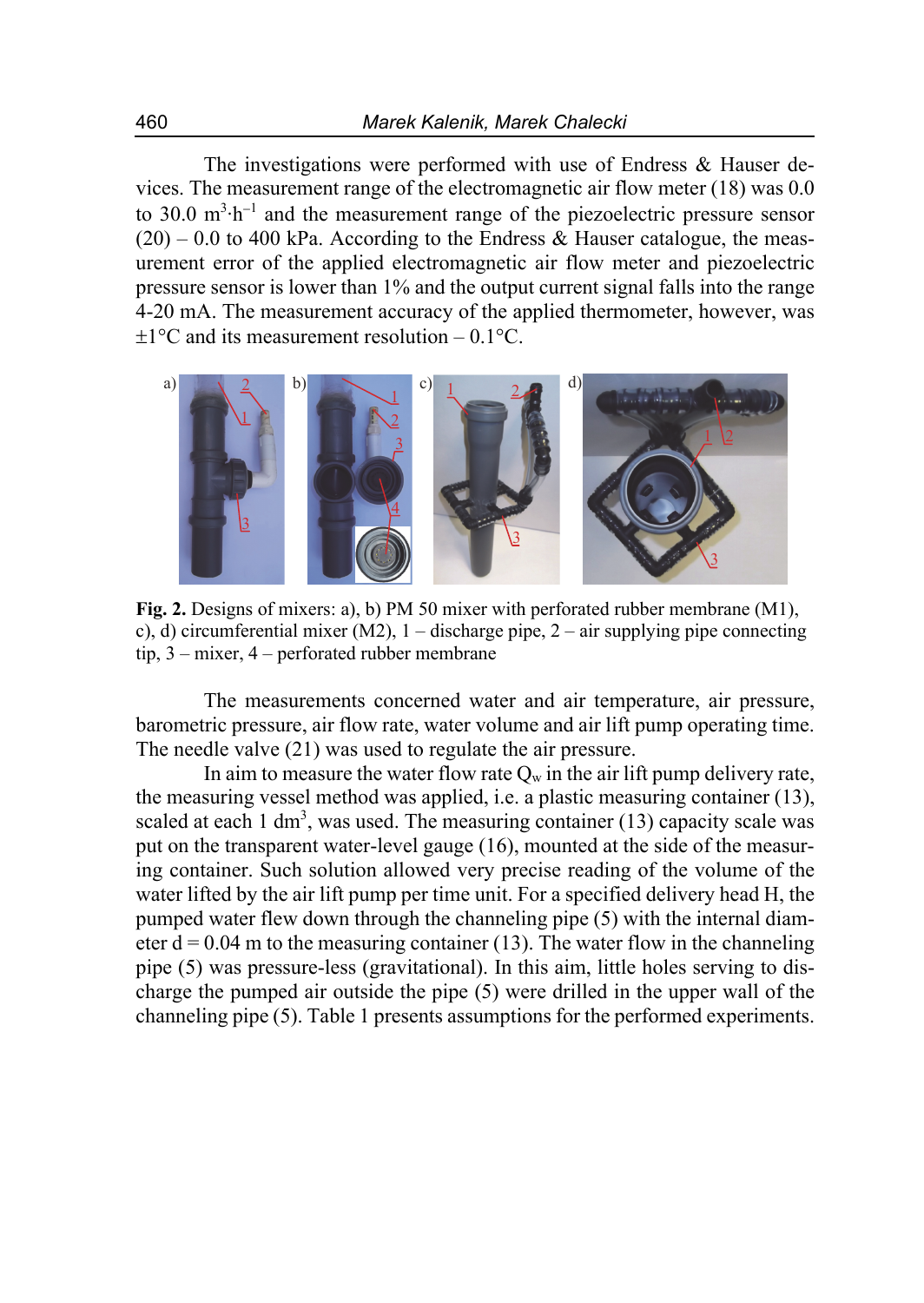| Type of<br>mixer | d<br>[m] | Н<br>[m]          | h<br>[m] | [m]               | $h/L = S_r^*$<br>$[\mathord{\text{--}}]$ | n<br>$[ - ]$ | A<br>$\lceil$ mm <sup>2</sup> $\rceil$ |
|------------------|----------|-------------------|----------|-------------------|------------------------------------------|--------------|----------------------------------------|
| M1               | 0.04     | 0.4<br>0.8<br>1.2 | 0.8      | 1.2<br>1.6<br>2.0 | 0.7<br>0.5<br>0.4                        | 8            | 25.12                                  |
| M <sub>2</sub>   | 0.04     | 0.4<br>0.8<br>1.2 | 0.8      | 1.2<br>1.6<br>2.0 | 0.7<br>0.5<br>0.4                        | 4            | 254.34                                 |

**Table 1.** Assumptions for the performed experiments

 $^*S_r$  – submergence ratio

### **3. Methodology of investigations**

Before the beginning of each measurement series on the test rig (Figure 1), an actual barometric pressure  $(p_b)$  was measured with use of the piezoelectric pressure sensor (19). Then, on the water-level gauge (16) connected to the measuring container (13), it was marked the minimum level of a water free surface in the measuring container (13) by which the stop-watch was switched on as well as the maximum level of free surface of water by which the stop-watch was switched off. The level marked on the water-level gauge (16) scale referred to a certain water volume  $(V_w)$ .

The measurement of the water flow rate  $(Q_w)$  was started from the opening the valves (2, 8), filling the tank (3) with water, turning on the compressor  $(24)$  and opening the valve  $(22)$  on the pipeline  $(6)$  supplying the mixer  $(9)$  with air. Then a demanded value of the air pressure  $(p_a)$  was fixed on the piezoelectric pressure sensor (19) using the needle valve (21). As the determined air pressure had been fixed, some quantity of water – depending on the air lift pump flow rate – flew out from the tank (3). In aim to make the measurement reliable, the water level in the tank (3) had to be kept constant. Changes of the submergence of the mixer  $(9)$  or water level changes in the tank  $(3)$  evoke significant changes in the air lift pump flow rate. The constant water level in the tank (3) was kept with use of the valve (2) placed on the discharge pipe (1) supplying water to the tank (3). Each time the valve (2) was set in the position which balanced the water flux through the channeling pipe (5) for a given value of the air pressure. Observations and regulations of the water level in the tank (3) were performed relatively to the level in the overfall (7) channeling the water excess. As these actions were completed and the working conditions of the air lift pump stabilized, the measurement started. At first, for a specified value of the air pressure, the air flow rate  $(Q<sub>a</sub>)$  was being read from the electromagnetic air flow meter (18) and the air and water temperatures – from the electronic resistance thermometers  $(17 - \text{water}, 20 - \text{air})$ . As the water-level gauge (16) showed that the water free surface in the measuring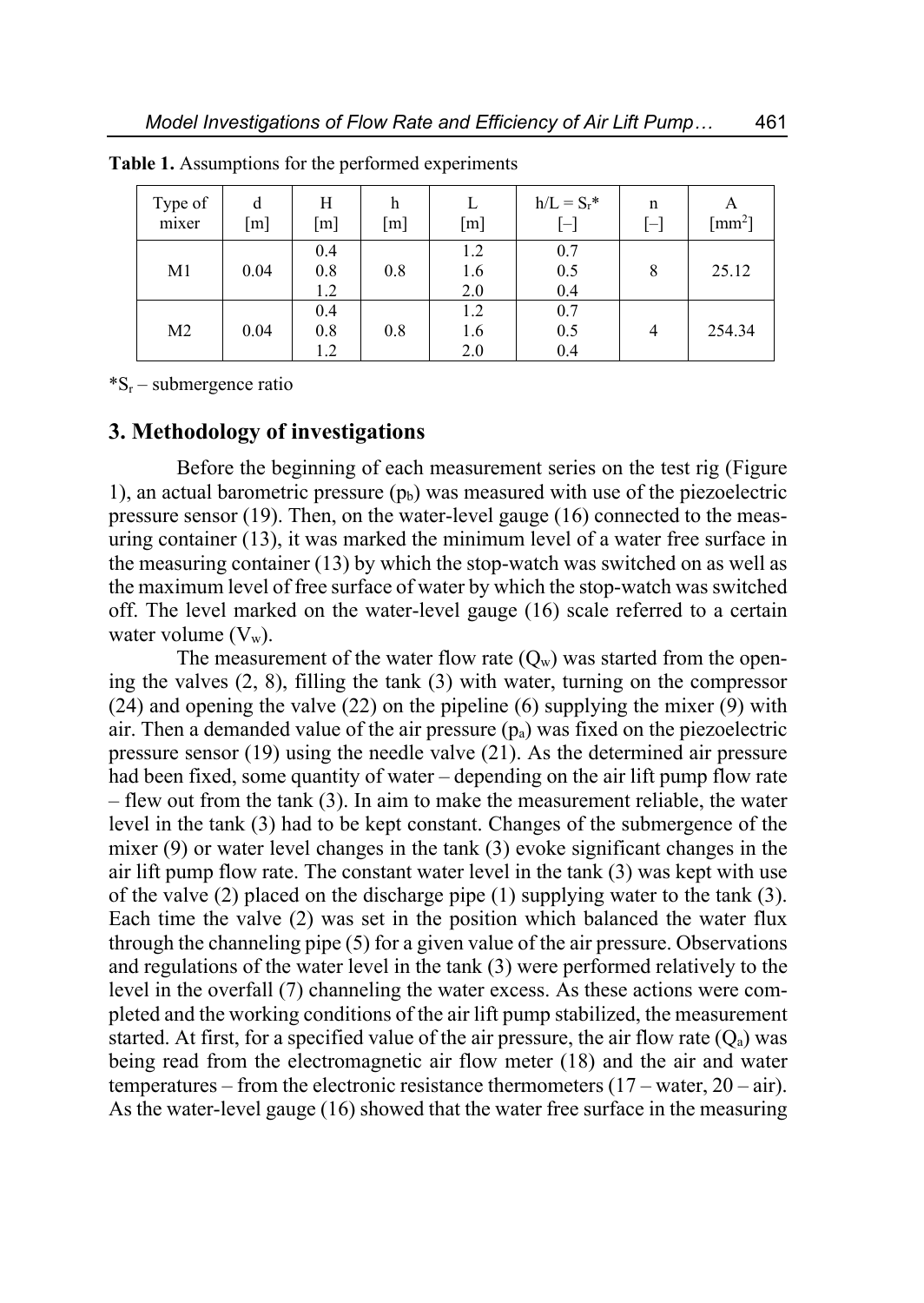container (13) reached the marked minimum level, then, during the measurement of the water flow rate  $O_w$ , the stop-watch was switched on and measured a container (13) filling time (t) till the moment when the water free surface reached the marked maximum level – then the stop-watch was switched off and the needle valve (21), cutting off the air from the mixer (9), was turned off.

Then the measuring container (13) was emptied, a next value of the air pressure was set on the piezoelectric pressure sensor (19) and a next measurement started. The measurements were carried out for specified values of the air pressure  $(p_a)$ , established between 105 and 200 kPa with intervals 5 kPa. The water flow rate  $(Q_w)$  was calculated by dividing the volume  $(V_w)$  of the water being in the measuring container (13) for the filling time (*t*). During the tests, five measurement series were carried out  $-$  each of them for each established value of the air pressure  $(p_a)$  and for all three water delivery heads (H): 0.40 m, 0.80 m, 1.20 m measured relatively to the water free surface in the tank (3).

# **4. Results and discussion**

During the operation of the air lift pump (Fig. 1) with the perforated rubber membrane mixer M1 (Fig. 2a, b), the air flow observed in the transparent discharge pipe had a form of very fine air bubbles creating air-water emulsion with water in the whole cross section of the discharge pipe (Fig. 3a). The stream of water flowing out from the air lift pump was almost continuous, with small pulsation visible. However, during the operation of the air lift pump with the circumferential mixer M2 (Fig. 2c, d), the air flow observed in the transparent discharge pipe had a form of fine irregular bubbles which filled only a part of the discharge pipe cross section and almost evenly lifted water up (Fig. 3b). The stream of water flowing out from the air lift pump was not continuous but broken and had a pulsating character.



**Fig. 3.** Flow structures of air-water mix in the discharge pipe during operations of the air lift pump with: a) PM 50 mixer with perforated rubber membrane (M1), b) circumferential mixer (M2)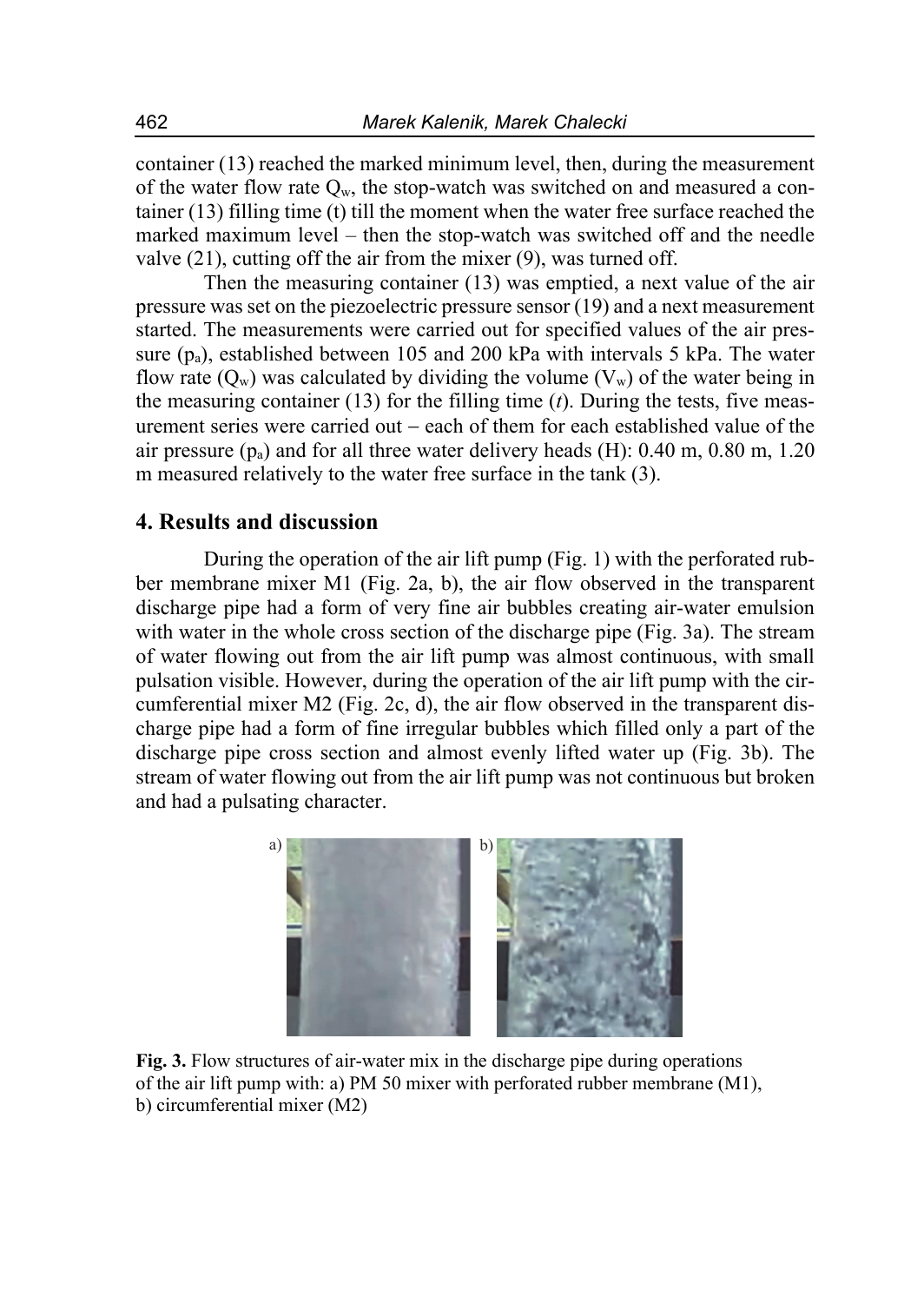Figure 4 presents the distribution of the air flow rate  $Q_a$  in the mixer M1 with perforated rubber membrane and circumferential mixer M2 as a function of the established air pressure value  $p_a$  and the air-water mix delivery head H. Analysis of the obtained results allows to state that the air flow rate increased along with the increase of the air pressure in both of the mixer types in the air lift pump. Moreover, for a constant submergence of the mixer and specified values of the air pressure, the increase of the air-water mix delivery head had very small influence on the fall of the air pressure in these two types of mixers. Regardless the air-water mix delivery head, the values of the air flow rate by the specified air pressure were comparable for both of the mixer types what resulted from big amount of air. For the circumferential mixer, however, when the value of the air pressure was lower than  $p_a = 170$  kPa, then the air flow rate  $Q_a$  values were higher, whereas for the perforated rubber membrane mixer they were lower. When, in turn, the value of the air pressure exceeded  $p_a = 170$  kPa, the situation was opposite. It was caused by hydraulic resistance occurring during the air flow through the mixer higher for the perforated rubber membrane mixer than for the circumferential mixer.

A statistical analysis was also performed in aim to check whether the differences between the mean values in the results of the air flow rate  $Q<sub>a</sub>$  for the perforated rubber membrane mixer M1 and for the circumferential mixer M2 (Fig. 4) are statistically significant. Firstly, the normality of distribution was checked with use of the Shapiro-Wilk test and then the homogeneity of variance with use of the Levene test. Calculations of normality of distributions and homogeneity of variances were made with the STATISTICA software. In both tests for individual groups the value of calculated probability  $p_{cal}$  is greater than the assumed significance level  $\alpha = 0.05$ , which means that the conditions of normal distribution and homogeneity of variance in the examined groups are satisfied. Then, the t-Student test was used for two populations; a zero hypothesis  $(H_0: n_1)$  $=$  n<sub>2</sub>) stated that the mean values are statistically equal, an alternative hypothesis  $(H_1: n_1 \neq n_2)$  stated that the mean values are statistically different. Calculations of the t-Student statistics value  $|t_{cal}|\rangle$  were performed with the computer software STATISTICA; obtained results are gathered in Table 2.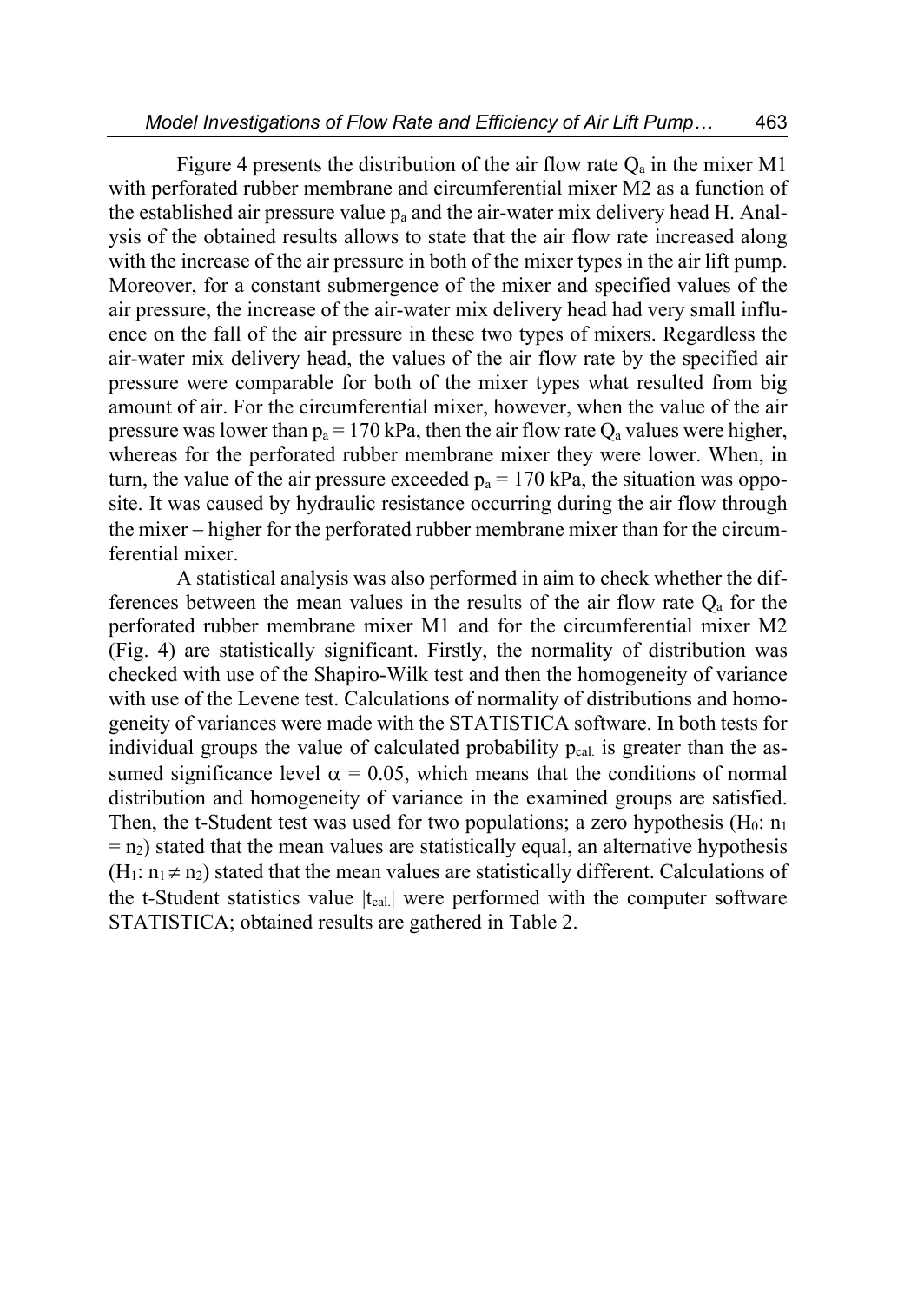

**Fig. 4.** Dependence of air flow rate  $Q_a$  in the air lift pump on air pressure  $p_a$  and water delivery head H for the perforated rubber membrane mixer M1 and the circumferential mixer M2

For the alternative hypothesis, it was determined a critical region  $|t_{cal}| \ge$  $t_{\alpha=0.05}$  and, for  $v = n_1 + n_2 - 2 = 36$  degrees of freedom and  $\alpha = 0.05$ , i.e. selected 5-percentage risk of error (significance level), the critical value  $t_{\alpha=0.05} = 2.028$  was read from the tables. Analysis of Table 1 allows to state that  $|t_{cal}| \le t_{\alpha=0.05}$ , i.e. the zero hypothesis cannot be rejected, thus the differences between the mean values in the results of the air flow rate  $Q_a$  for the perforated rubber membrane mixer M1 and for the circumferential mixer M2 are statistically insignificant, hence the mean values are statistically equal to each other. This is also confirmed by the calculated probability value –  $p_{cal}$  is greater than 0.05 (assumed significance level, Table 2).

| Parameter                              | Mean  | Standard<br>deviation | Calculated<br>value of the<br>t-Student test<br>$ t_{cal.} $ | Calculated<br>probability<br>value<br>Pcal. | Value of the<br>t-Student test<br>read from the tables for<br>$p = 0.05$ i $v = 36$<br>$t_{\alpha} = 0.05$ |
|----------------------------------------|-------|-----------------------|--------------------------------------------------------------|---------------------------------------------|------------------------------------------------------------------------------------------------------------|
| $Qa$ for M1*                           | 12.92 | 3.69                  |                                                              |                                             |                                                                                                            |
| $Q_a$ for M2 <sup><math>*</math></sup> | 12.95 | 3.23                  | 0.144                                                        | 0.89                                        | 2.028                                                                                                      |

**Table 2.** Results of calculations of the statistics from the t-Student test for Qa. Differences between the mean values are significant with the probability  $p \leq 0.05$ 

\* M1 – perforated rubber membrane mixer, M2 – circumferential mixer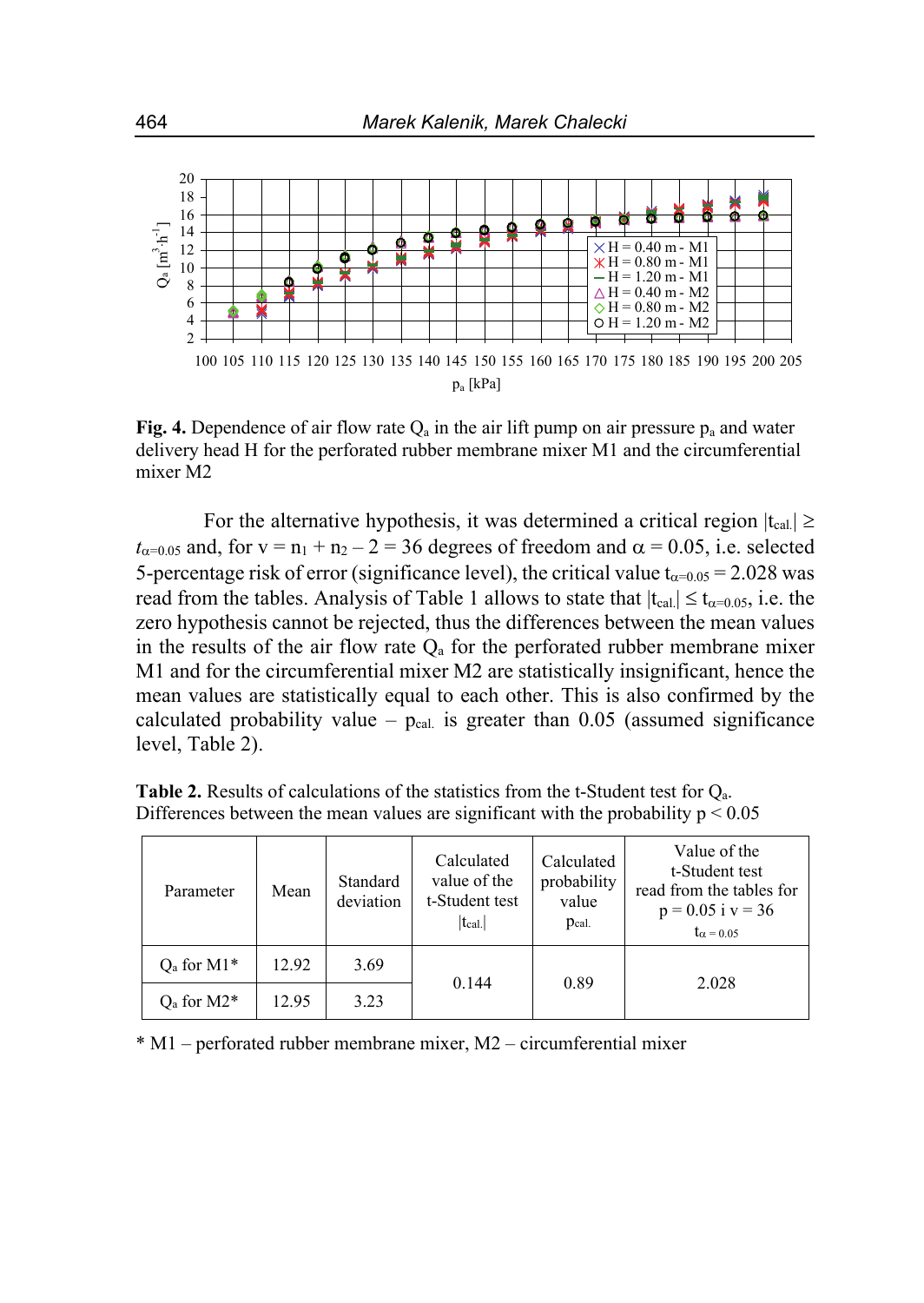Figure 5 presents results of measurements of the water flow rate  $Q_w$  in relation to the air flow rate  $Q_a$  and air-water mix delivery head H over the submergence ratio  $S<sub>r</sub>$  for both of the mixer types. Analysis of these results allows to state that the water flow rate  $Q_w$  in the air lift pump decreased when the air-water mix delivery head increased, whereas  $Q_w$  increased when the air flow rate  $Q_a$ , i.e. the specified value of the air pressure  $p_a$ , increased. In aim to enable the water outflow from the air lift pump on a demanded delivery head, it must be provided an appropriate minimum air flow rate  $Q<sub>amin</sub>$  what forces an appropriate air pressure p<sub>amin</sub>. When the air-water mix delivery head increased, the minimum demanded air pressure in the discharge pipe grew for both of the mixer types. In the air lift pump with the perforated rubber membrane mixer (Figs. 1 and 2a, b), for the delivery head H = 0.40 m, the demanded average minimum air flow rate  $Q_{\text{amin}}$ . was equal to  $5.00 \text{ m}^3 \cdot \text{h}^{-1}$ , what corresponded to the average minimum air pressure  $p_{\text{amin.}} = 110$  kPa. For the delivery head H = 0.8 m:  $Q_{\text{amin.}} = 5.24$  m<sup>3</sup> $\cdot$ h<sup>-1</sup> and  $p_{\text{amin.}} =$ 110 kPa; for H = 1.2 m:  $Q_{\text{amin.}} = 7.01 \text{ m}^3 \cdot \text{h}^{-1}$  and  $p_{\text{amin.}} = 115 \text{ kPa}$ . For the circumferential mixer, however (Figs. 1 and 2c, d), for the delivery head  $H = 0.40$  m, the demanded average minimum air flow rate Q<sub>amin.</sub> was equal 5.00 m<sup>3</sup>·h<sup>-1</sup>, what corresponded to the average minimum air pressure  $p_{\text{amin}} = 105$  kPa. For the delivery head H = 0.8 m:  $Q_{\text{amin.}} = 5.11 \text{ m}^3 \cdot \text{h}^{-1}$  and  $p_{\text{amin.}} = 105 \text{ kPa}$ ; for H = 1.2 m:  $Q_{\text{amin.}} =$  $8.28 \text{ m}^3 \cdot \text{h}^{-1}$  and  $p_{\text{amin.}} = 115 \text{ kPa.}$ 

If the perforated rubber membrane mixer was applied in the investigated air lift pump and, for the specified air-water mix delivery heads H: 0.40, 0.80, 1.20 m, if the average air flow rate exceeded the value  $Q_a = 16.0 \text{ m}^3 \cdot \text{h}^{-1}$  what corresponded to the specified air pressure  $p_a = 180$  kPa, then the water flow rate  $Q_w$  in the air lift pump decreased instead of growing. The same behavior of the water flow rate  $Q_w$  in the air lift pump was observed for the circumferential mixer when the average air flow rate exceeded the value  $Q_a = 15.0 \text{ m}^3 \cdot \text{h}^{-1}$  what corresponded to the specified air pressure  $p_a = 165$  kPa. This phenomenon is well known and described both for the two-phase flow (air-water) and three-phase flow (water-sand-air) (Kassab et al. 2009, Hanafizadeh et al. 2011, Meng et al. 2013, Kalenik 2015b, Kalenik 2015c, Kalenik 2017, Ahmed et al. 2016, Kalenik & Chalecki 2018). It means that if the discharge pipe submergence length h for the investigated air lift pump is equal to 0.80 m (Fig. 1), then the maximum air flow rate  $Q_a$  required for water pumping should not exceed 16.0 m<sup>3</sup> $\cdot$ h<sup>-1</sup> if the perforated rubber membrane mixer M1 (Fig. 2a, b) is applied and 15.0  $m^3 \cdot h^{-1}$  if the circumferential mixer M2 (Fig. 2cd) is applied.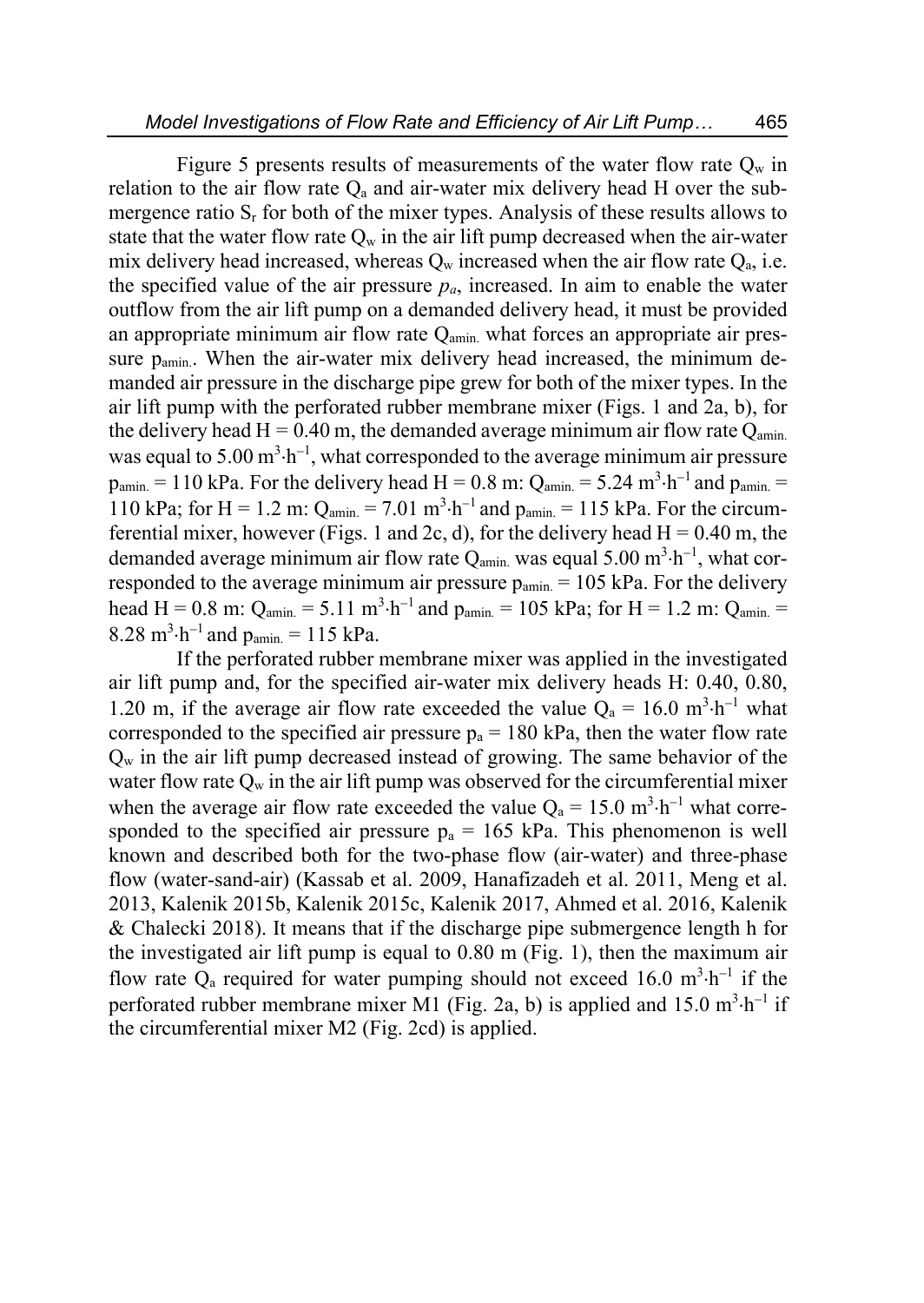

**Fig. 5.** Dependence of the water flow rate  $Q_w$  on the air flow rate  $Q_a$  for the perforated rubber membrane mixer M1 and the circumferential mixer M2

An abrupt fall of curves of the water flow rate  $Q_w$  for the M2 mixer, visible in Fig. 5, was evoked by a significant growth in the air slip velocity in the discharge pipe of the air mixer. Due to differences between the volume and viscosity of air and water, the air in the air mixer discharge pipe flew with much higher velocity than the water what evoked a phenomenon of phase slip which is characterized by the air slip velocity. The phase slip phenomenon causes the abrupt fall of the water flow rate if the air flow rate grows (Tighzert et al. 2013).

Figure 5 presents also the trend lines, standard error bars as well as determination coefficients  $R^2$  for the values of  $Q_w$ . The functional relation between the water flow rate and air flow rate for both of the mixer types presented a nonlinear trend and the regression (trend) type was a  $6<sup>th</sup>$  degree polynomial within the range of the values of  $Q_w$  obtained from the measurements. The trend lines for the values of  $Q_w$  placed parallel to each other along with the increase of the air-water mix delivery head H. The values of the coefficient  $R^2$  were over 0.98, what suggests that the water flow rate in the air lift pump at least in 98% depended mainly on the air flow rate, hence the specified air pressure and air-water mix delivery head, and only in 2% on remaining factors, e.g. air and water density, discharge pipe roughness or gravitational acceleration.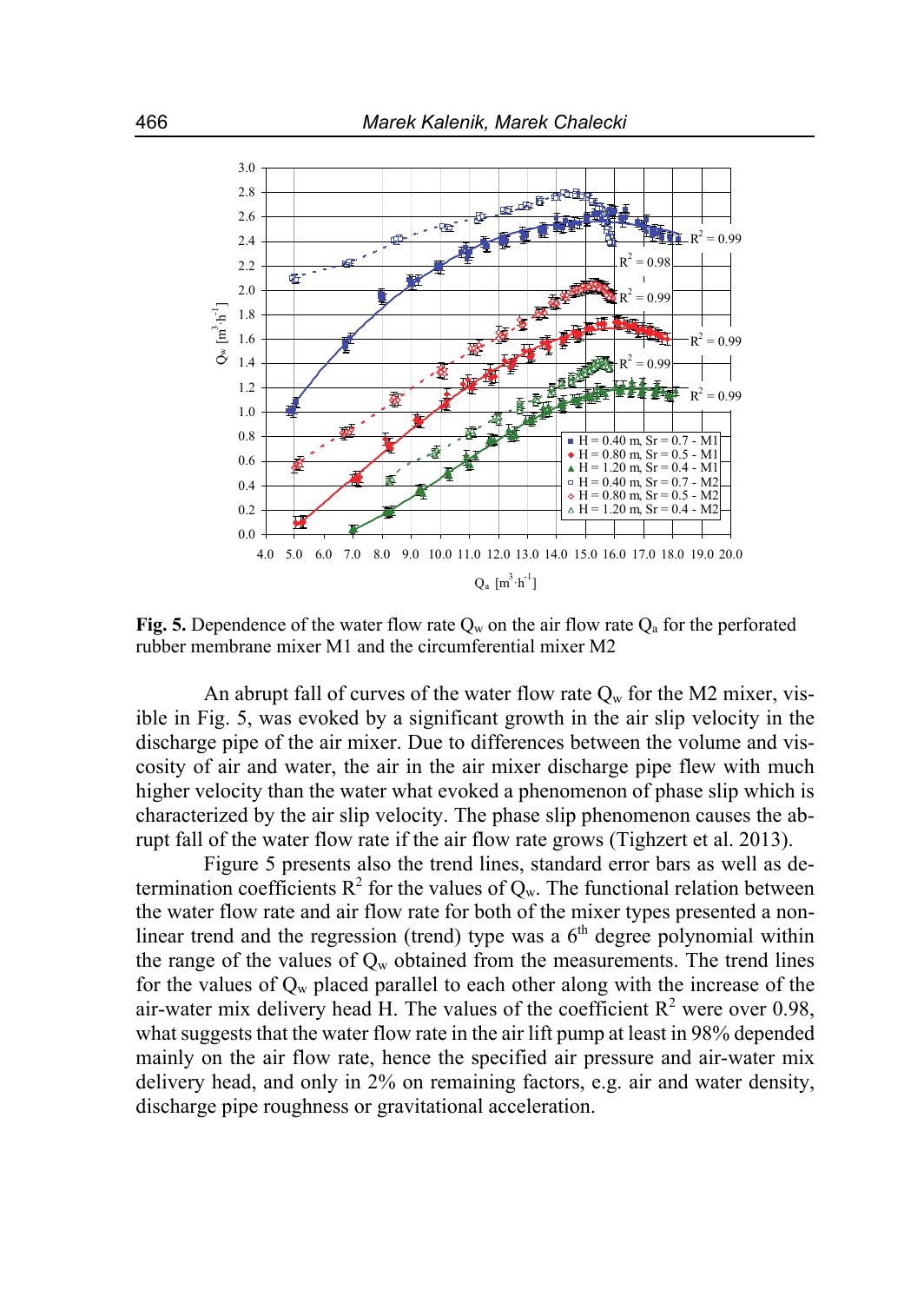The standard error bars, marked in Fig. 5 for the values of  $Q_w$ , are very small. In case of the perforated rubber membrane mixer M1, the standard error for the values of  $Q_w$  fluctuated between 0.2% and 6.7% (1.8% in average). In case of the circumferential mixer M2, however, it fluctuated between 0.1% and 3.6% (0.9% in average). The standard error was also calculated with use of the computer software STATISTICA.

Using Form. (1) and the results of measurements of the air-water mix flow rate  $Q_w+Q_a$ , the efficiency of the investigated air lift pump (Fig. 1) was calculated for the perforated rubber membrane mixer (Fig. 2a, b) and the circumferential mixer (Fig. 2c, d).

Analysis of these results (Fig. 6) obtained for the perforated rubber membrane mixer M1 allows to state that the efficiency  $\eta$  of the air lift pump for the air-water mix delivery head  $H = 0.40$  m decreased if the air flow rate  $Q_a$ , i.e. the established value of the air pressure  $p_a$ , increased.

For the air-water mix delivery head H equal to 0.80 m and 1.20 m, however, the efficiency  $\eta$  increased at the beginning, reaching a maximum value, then decreased. In the case of the air-water mix delivery head  $H = 0.40$  m, the investigated air lift pump achieved the highest efficiency for the average air flow rate  $Q_a$  = 5.0 m<sup>3</sup> $\cdot$ h<sup>-1</sup>, i.e. for the air pressure specified as p<sub>a</sub> = 110 kPa, and this efficiency amounted  $\eta = 9\%$ . For the air-water mix delivery head H = 0.80 m, however, the respective values amounted  $Q_a = 8.23 \text{ m}^3 \cdot \text{h}^{-1}$ ,  $p_a = 120 \text{ kPa}$  and  $\eta = 3.9\%$  and for  $H = 1.20$  m  $-Q_a = 11.77$  m<sup>3</sup> $\cdot h^{-1}$ ,  $p_a = 135$  kPa and  $\eta = 2.3$ %.

For the circumferential mixer M2, in turn, analysis of the obtained results (Fig. 6) allows to state that the efficiency  $\eta$  of the air lift pump decreased along with the increase of the air flow rate  $Q_a$ , i.e. the specified air pressure  $p_a$ , for all the air-water mix delivery heads H (0.40 m, 0.80 m, 1.20 m). In case of the airwater mix delivery heads H equal to 0.40 m and 0.80 m, the investigated air lift pump achieved the highest efficiency for the average air flow rate  $Q_a = 5.0 \text{ m}^3 \cdot \text{h}^{-1}$ , hence the specified air pressure  $p_a = 105$  kPa, and this efficiency was equal to  $\eta = 37\%$  for H = 0.40 m and  $\eta = 21\%$  for H = 0.80 m. For the air-water mix delivery heads  $H = 1.20$  m, however, the investigated air lift pump achieved the highest efficiency for the average air flow rate  $Q_a = 8.28$  m<sup>3</sup>·h<sup>-1</sup>, hence the specified air pressure  $p_a = 120$  kPa, and this efficiency was equal to  $\eta = 4.4\%$ .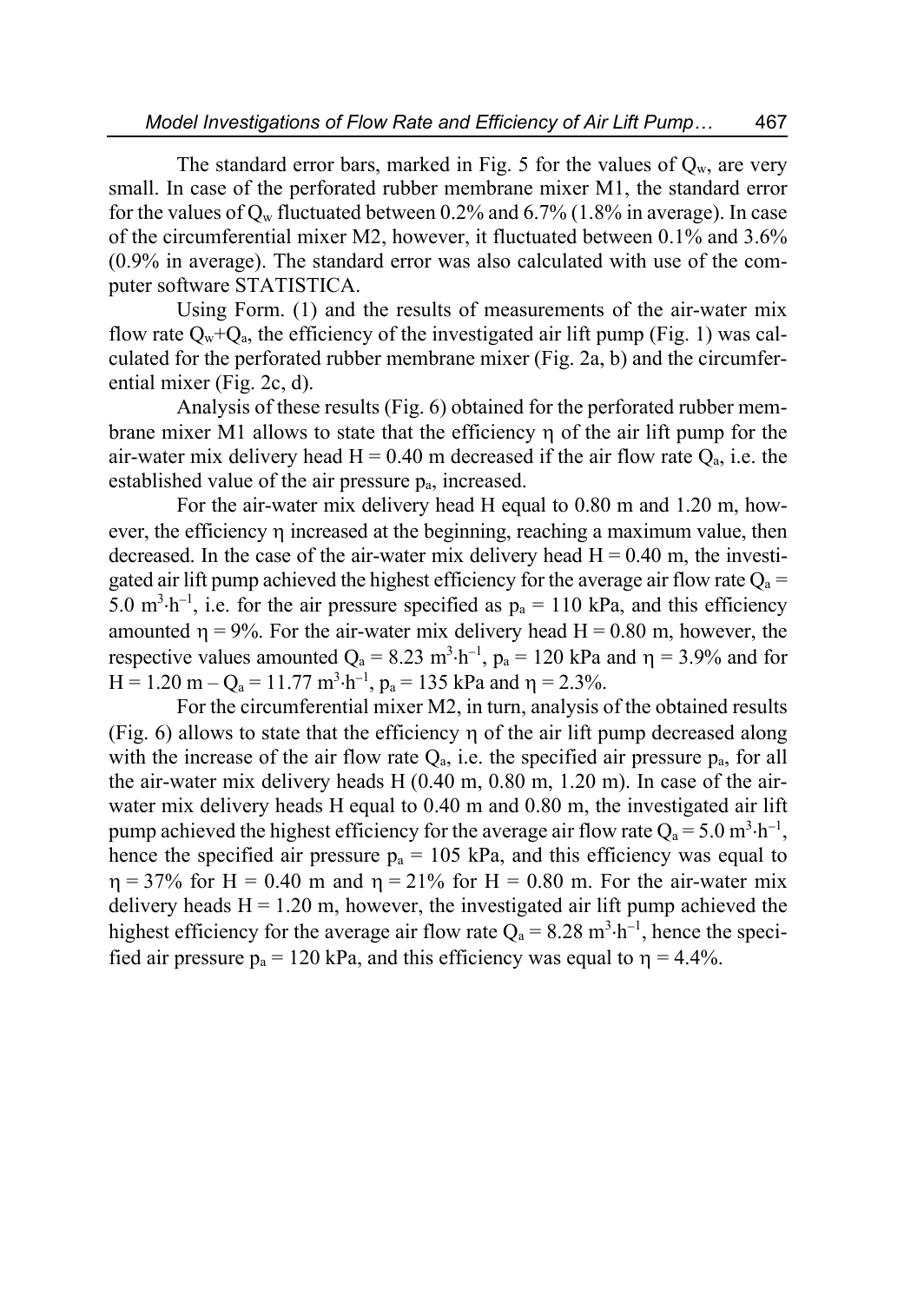

**Fig. 6.** Efficiency  $\eta$  of the air lift pump vs. air flow rate  $Q_a$  for the perforated rubber membrane mixer M1 and the circumferential mixer M2

For the analyzed air-water mix delivery heads H, the efficiency fall was evoked by the fact that when the air flow rate  $Q_a$  grew then more air bubbles appeared in the air lift pump discharge pipe occupying more space within the discharge pipe cross section and thus reducing the space occupied by water. The air flow rate increase in the discharge pipe evoked the water flow rate increase what, in turn, evoked the friction increase and fall in the efficiency of the investigated air lift pump. The efficiency  $\eta$  of the air lift pump for both of the mixer types decreased as well when the air-water mix delivery head H increased because the water flow rate  $Q_w$  decreased. For the air lift pump with the circumferential mixer, however, higher operational efficiency  $\eta$  was achieved than for the air lift pump with the perforated rubber membrane mixer.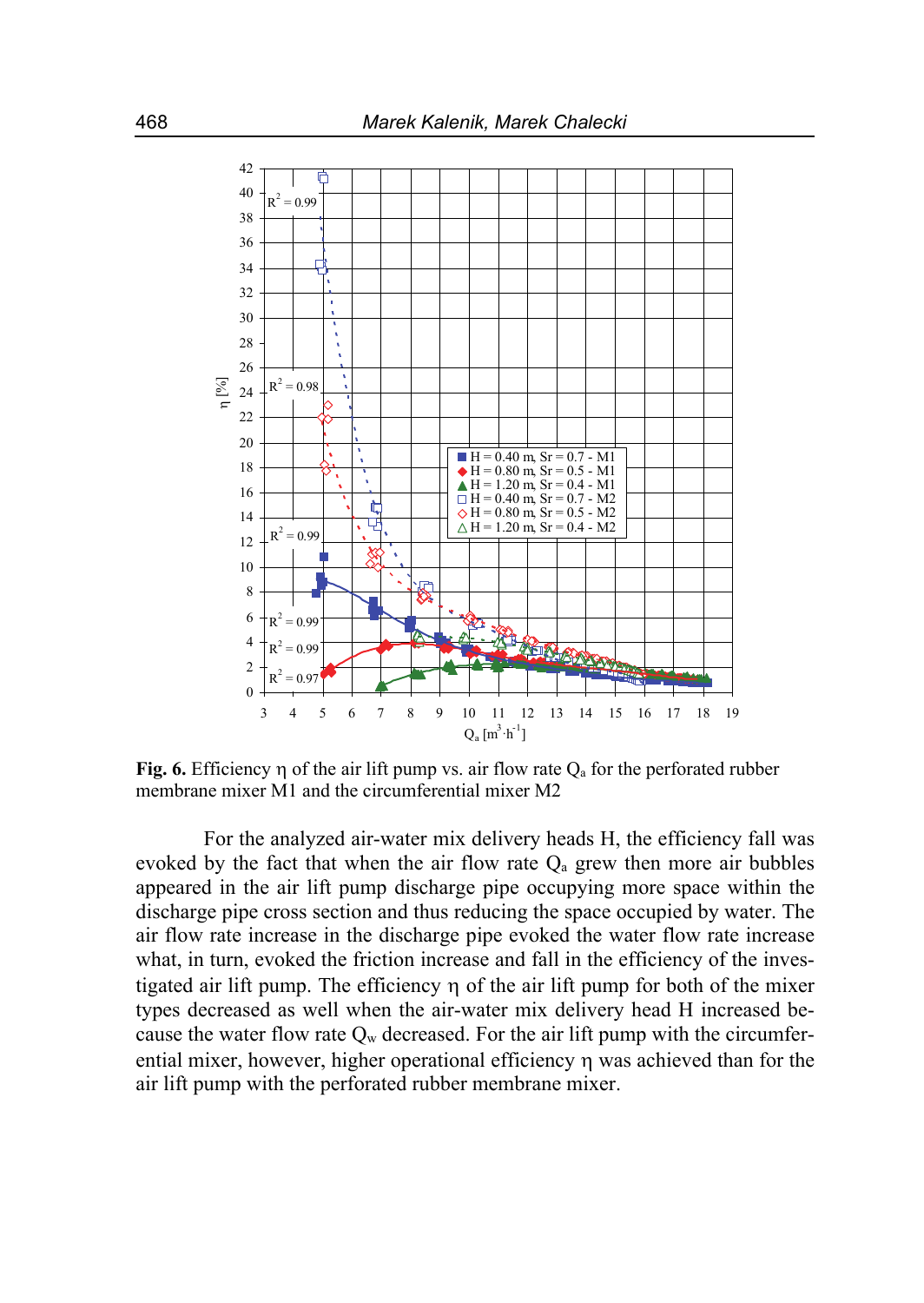As the differences between the mean values of the results of the air flow rate  $Q_a$  in case of the perforated rubber membrane mixer M1 and the air flow rate Qa in case of the circumferential mixer M2 are statistically insignificant (Table 1), i.e. the mean values are statistically equal to each other, a statistical analysis was performed in aim to check whether the differences between the mean values of the water flow rate  $Q_w$  (Fig. 5) as well as the mean values of the efficiency  $\eta$ (Fig. 6) for the perforated rubber membrane mixer M1 and the mean values of the water flow rate  $Q_w$  as well as the efficiency  $\eta$  for the circumferential mixer M2 are statistically significant for the specified air-water mix delivery heads H equal to 0.40 m, 0.80 m, 1.20 m. Firstly, as earlier, the normality of distribution was checked with use of the Shapiro-Wilk test and then the homogeneity of variance with use of the Levene test. Calculations of normality of distributions and homogeneity of variances were made with the STATISTICA software. In both tests for individual groups the value of calculated probability pcal. is greater than the assumed significance level  $\alpha = 0.05$ , which means that the conditions of normal distribution and homogeneity of variance in the examined groups are satisfied. Then, the t-Student test for two populations was applied as well and a zero hypothesis was posed (H<sub>0</sub>:  $n_1 = n_2$ ) that the mean values of  $Q_w$  and the mean values of  $\eta$  are statistically equal, as well as an alternative hypothesis (H<sub>1</sub>:  $n_1 \neq n_2$ ) that the mean values of  $Q_w$  and the mean values of  $\eta$  are statistically different. Calculations of the t-Student statistics value  $|t_{cal}|\rangle$  were also performed with use of the computer software STATISTICA and the obtained results for the water flow rate are gathered in Table 3, whereas for the efficiency  $\eta$  – in Table 4.

| Parameter    | Н<br>[m] | Mean | Standard<br>deviation | Calculated<br>value of the<br>t-Student test<br>$ t_{cal.} $ | Calculated<br>probability<br>value<br>Pcal. | Value of the<br>t-Student test<br>read from the tables<br>for $p = 0.05$<br>and $v = 36$<br>$t_{\alpha} = 0.05$ |
|--------------|----------|------|-----------------------|--------------------------------------------------------------|---------------------------------------------|-----------------------------------------------------------------------------------------------------------------|
| $Q_w$ for M1 |          | 2.30 | 0.41                  | $-4.998$                                                     |                                             |                                                                                                                 |
| $O_w$ for M2 | 0.40     | 2.60 | 0.19                  |                                                              | $9.33 \cdot 10^{-5}$                        |                                                                                                                 |
| $Q_w$ for M1 | 0.80     | 1.33 | 0.47                  | $-31.899$                                                    | $2.71 \cdot 10^{-17}$                       | 2.028                                                                                                           |
| $O_w$ for M2 |          | 1.71 | 0.44                  |                                                              |                                             |                                                                                                                 |
| $Q_w$ for M1 | 1.20     | 0.87 | 0.37                  | $-27,058$                                                    | $1.00 \cdot 10^{-3}$                        |                                                                                                                 |
| $Q_w$ for M2 |          | 1.17 | 0.28                  |                                                              |                                             |                                                                                                                 |

Table 3. Results of calculations of the statistics for the t-Student test for Q<sub>w</sub>. Differences between the mean values are significant with the probability  $p \le 0.05$ 

\* M1 – perforated rubber membrane mixer, M2 – circumferential mixer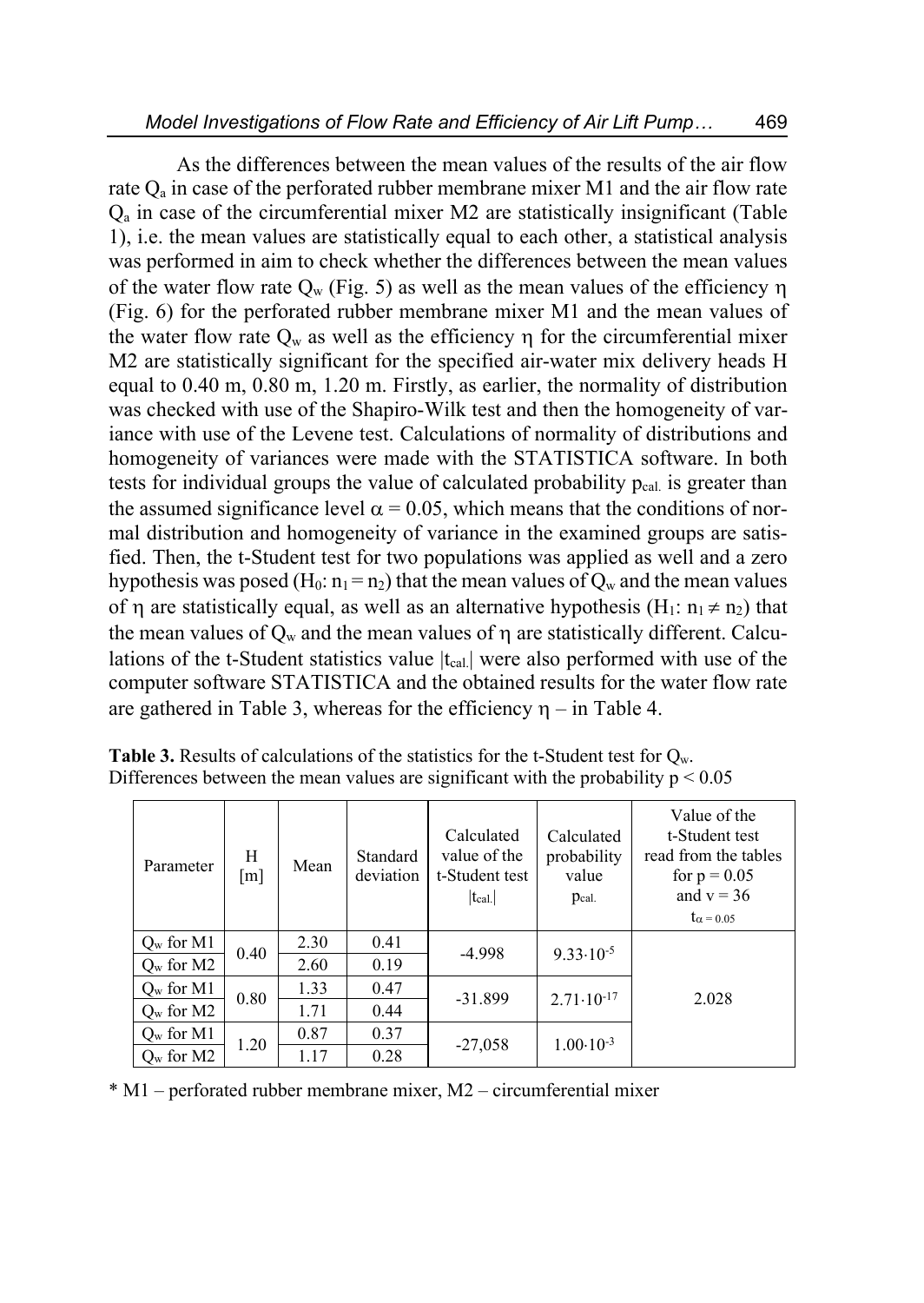| Parameter      | Н<br>$\lceil m \rceil$ | Mean | Standard<br>deviation | Calculated<br>value of the<br>t-Student test<br>$ t_{cal} $ | Calculated<br>probability<br>value<br>Pcal. | Value of the<br>t-Student test<br>read from the ta-<br>bles for $p = 0.05$<br>and $v = 36$<br>$t_{\alpha} = 0.05$ |
|----------------|------------------------|------|-----------------------|-------------------------------------------------------------|---------------------------------------------|-------------------------------------------------------------------------------------------------------------------|
| $\eta$ for M1* | 0.40                   | 2.56 | 2.21                  | $-3.562$                                                    | $5.79 \cdot 10^{-4}$                        |                                                                                                                   |
| $\eta$ for M2* |                        | 4.87 | 8.27                  |                                                             |                                             |                                                                                                                   |
| $\eta$ for M1* | 0.80                   | 2.17 | 0.91                  | $-2.200$                                                    | $4.11 \cdot 10^{-2}$                        | 2.028                                                                                                             |
| $\eta$ for M2* |                        | 4.37 | 4.59                  |                                                             |                                             |                                                                                                                   |
| $\eta$ for M1* | 1.20                   | 1.68 | 0.48                  | $-3.655$                                                    | $1.96 \cdot 10^{-3}$                        |                                                                                                                   |
| $\eta$ for M2* |                        | 2.57 | 0.96                  |                                                             |                                             |                                                                                                                   |

Table 4. Results of calculations of the statistics for the t-Student test for  $\eta$ . Differences between the mean values are significant with the probability  $p \le 0.05$ 

\* M1 – perforated rubber membrane mixer, M2 – circumferential mixer

For the alternative hypothesis, a critical region  $|t_{cal}| \ge t_{\alpha=0.05}$  was determined and for  $v = n_1 + n_2 - 2 = 36$  degrees of freedom and  $\alpha = 0.05$ , i.e. selected 5-percentage risk of error (significance level), the critical value  $t_{\alpha=0.05} = 2.028$  was read from the *t*-Student distribution tables. Analysis of Tables 3 and 4 allows to state that  $|t_{cal}|\geq t_{\alpha=0.05}$ , i.e. the zero hypothesis must be rejected, thus the differences between the mean values in the results of the air flow rate  $Q_w$  as well as the efficiency  $\eta$  for the perforated rubber membrane mixer M1 and the air flow rate  $Q_w$  as well as the efficiency  $\eta$  for the circumferential mixer M2 are statistically significant for the specified air-water mix delivery heads 0.40 m, 0.80 m and 1.20 m. This is also confirmed by the calculated probability value –  $p_{cal}$  is lower than 0.05 (assumed significance level, Tables 3 and 4).

The obtained results show that the type of an applied mixer strongly affects the flow rate and efficiency of the air lift pump – it is confirmed also by other scientists (Qiang et al. 2018, Ahmed et al. 2016).

#### **5. Summary**

In the investigated air lift pump, for both of the mixer types (perforated rubber membrane mixer and circumferential mixer), the air flow rate  $Q_a$  increased when the value of the air pressure  $p_a$  was specified on a higher level. When the air flow rate  $Q_a$  increased, the water flow rate  $Q_w$  also increased reaching maximum, then felt. For both of the mixer types, however, the water flow rate  $Q_w$ decreased when the air-water mix delivery head H increased.

In the investigated air lift pump with the discharge pipe with the internal diameter  $d = 0.04$  m and constant discharge pipe submergence length  $h = 0.80$  m,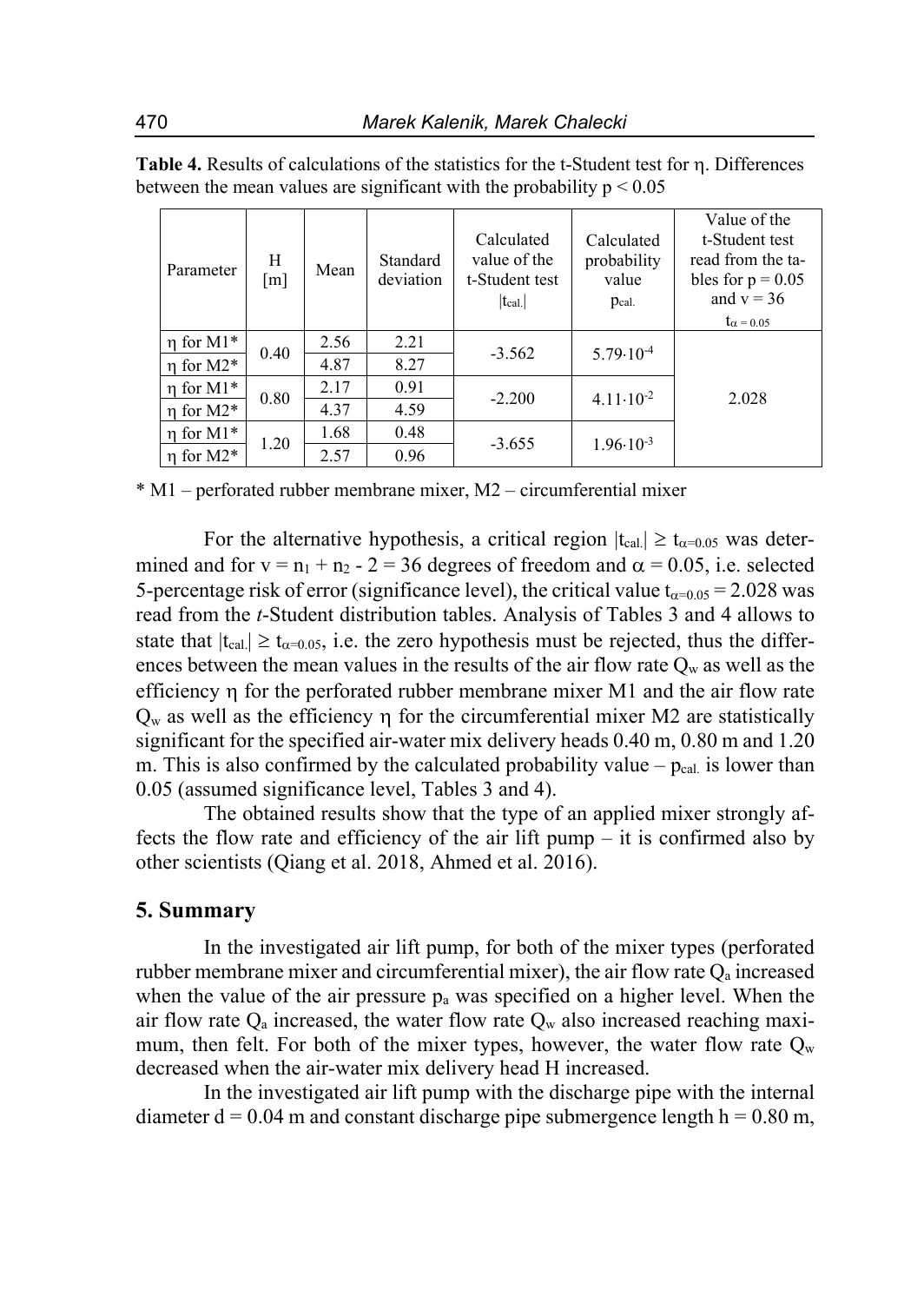for both of the mixer types, the water flow rate increased along with the increase of the air flow rate and it amounted between 5.0  $m^3 \cdot h^{-1}$  and 16.0  $m^3 \cdot h^{-1}$  in average for the perforated rubber membrane mixer and between 5.0 m<sup>3</sup> $\cdot$ h<sup>-1</sup> and 15.0 m<sup>3</sup> $\cdot$ h<sup>-1</sup> in average for the circumferential mixer. For higher air flow rates, however, the water flow rate decreased for both of the mixer types. In this respect, it is recommended that, during pumping in such a device, the air flow rate is no lower than 5.0  $\text{m}^3 \cdot \text{h}^{-1}$  and no higher than 16.0  $\text{m}^3 \cdot \text{h}^{-1}$  for the perforated rubber membrane mixer, whereas it is no lower than 5.0 m<sup>3</sup> $\cdot$ h<sup>-1</sup> and no higher than 15.0 m<sup>3</sup> $\cdot$ h<sup>-1</sup> for the circumferential mixer.

The efficiency n of the air lift pump for both of the mixer types decreased if the air-water mix delivery head H increased. For the air lift pump with the circumferential mixer, however, a higher efficiency was achieved than for the air lift pump with the perforated rubber membrane mixer.

#### **References**

- Ahmed, W.H., Aman, A.M., Badr, H.M., Al-Qutub, A.M. (2016). Air injection methods: The key to a better performance of airlift pumps. *Experimental Thermal and Fluid Science, 70*, 354-365.
- Barrut, B., Blancheton, J-P., Champagne, J-Y., Grasmick, A. (2012). Mass transfer efficiency of a vacuum air lift – application to water recycling in aquaculture systems. *Aquacultural Engineering*, *46*, 18-26.
- De Cachard, F., Delhaye, J. M. (1996). A slug-churn flow model for small-diameter airlift pumps. *International Journal Multiphase Flow*, *22(4)*, 627-649.
- Esen, I. I. (2010). Experimental investigation of a rectangular airlift pump. *Advances in Civil Engineering*, ID 789547, 5, doi:10.1155/2010/789547.
- Fan, W., Chen, J., Pan, Y., Huang, H., Chen, C-T. A., Chen, Y. (2013). Experimental study on the performance of air-lift pump for artificial upwelling. *Ocean Engineering*, *59*, 47-57.
- Fujimoto, H., Murakami, S., Amura, A., Takuda, H. (2004). Effect of local pipe bends on pump performance of a small air-lift system in transporting solid particles. *International Journal of Heat and Fluid Flow, 25*, 996-1005.
- Hanafizadeh, P., Ghanbarzadeh, S., Saidi, M. H. (2011). Visual technique for detection of gas–liquid two-phase flow regime in the air lift pump. *Journal of Petroleum Science and Engineering*, *75*, 327-335.
- Hu, D., Tang, Ch., Ca, S., Zhang, F. (2012): The Effect of Air Injection Method on the Airlift Pump Performance. *Journal of Fluids Engineering*, *134*(11), 111302, DOI: 10.1115/1.4007592.
- Kujawiak, S., Makowska, M., Matz, R. (2018). Hydraulic characteristics of the air lift pump. *Acta Scientiarium Polonorum, Formatio Circumiectus*, *17*(4), 85-95.
- Kujawiak, S., Makowska, M., Mazurkiewicz, J. (2020). The Effect of Hydraulic Conditions in Barbotage Reactors on Aeration Effciency. *Water, 12*(3), 724-747.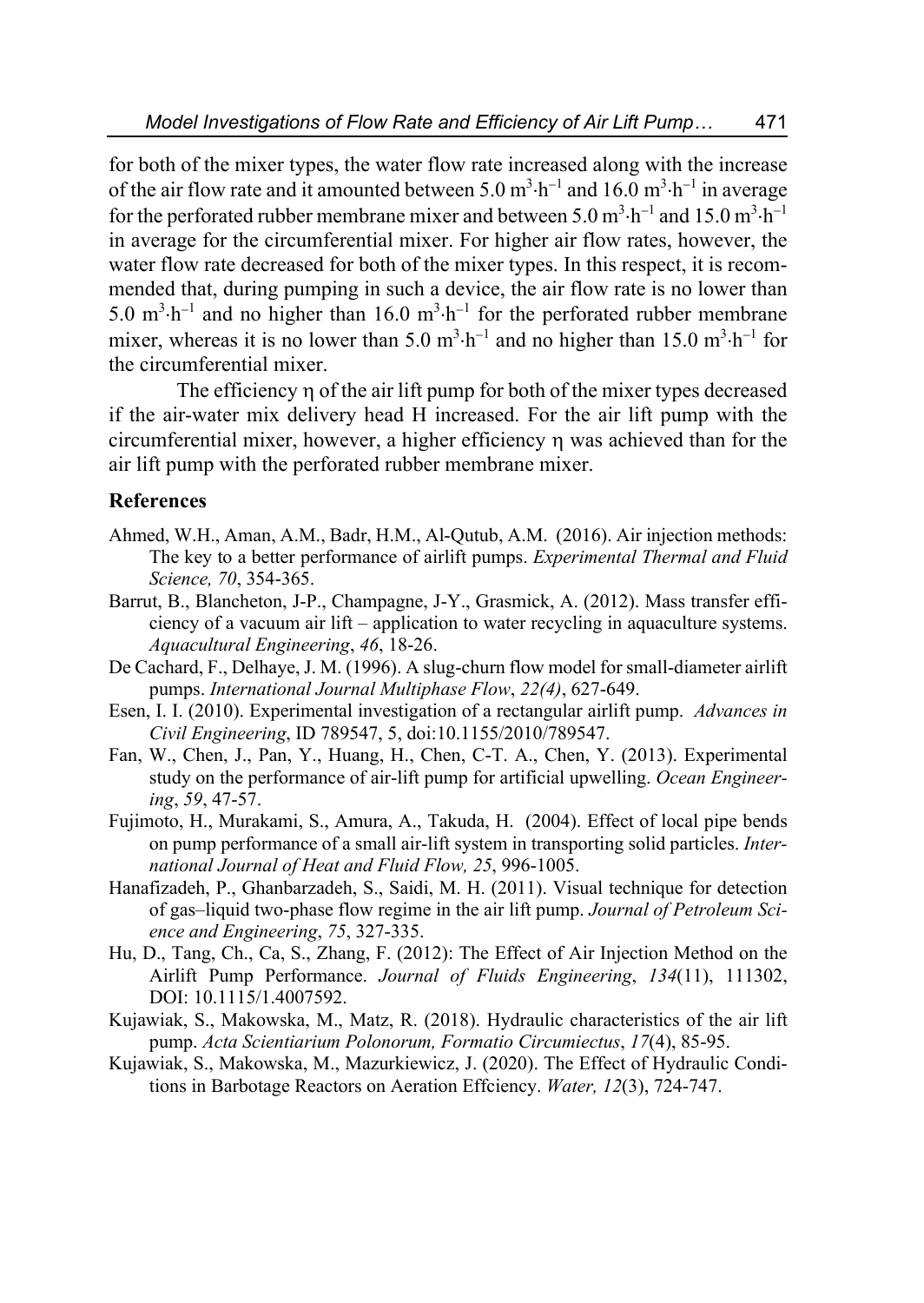- Kalenik, M. (2014). Experimental investigations of interface valve flow capacity in the RoeVac type vacuum sewage system. *Environment Protection Engineering*, *40*(3), 127-138.
- Kalenik, M. (2015a). Badania modelowe sprawności powietrznego podnośnika cieczy. *Ochrona Środowiska*, *37*(4), 39-46.
- Kalenik, M. (2015b). Investigations of hydraulic operating conditions of air lift pump with three types of air-water mixers. *Annals of Warsaw University of Life Sciences – SGGW, Land Reclamation, 47*(1), 69-85.
- Kalenik, M. (2015c). Empirical formulas for calculation of negative pressure difference in vacuum pipelines. *Water*, *7*(10), 5284-5304.
- Kalenik, M. (2017). Badania modelowe strumienia objętości piasku i wody w podnośniku powietrznym. *Ochrona Środowiska*, *39*(1), 45-52.
- Kalenik, M., Chalecki, M. (2018). Experimental Study of Air Lift Pump Delivery Rate. *Rocznik Ochrona Środowiska*, *20*, 221-240.
- Kassab, S. Z., Kandil, H. A., Warda, H. A., Ahmedb, W. H. (2007). Experimental and analytical investigations of airlift pumps operating in three-phase flow. *Chemical Engineering Journal*, *131*, 273-281.
- Kassab, S. Z., Kandil, H. A., Warda, H. A., Ahmed, W. H. (2009). Air-lift pumps characteristics under two-phase flow conditions. *International Journal of Heat and Fluid Flow*, *30*, 88-98.
- Khalil, M. F.; Elshorbagy, K. A.; Kassab, S. Z.; Fahmy, R. I. (1999). Effect of air injection method on the performance of an air lift pump. *International Journal of Heat and Fluid Flow*, *20*, 598-604.
- Kim, S. H., Sohn, C. H., Hwang, J. Y. (2014). Effects of tube diameter and submergence ratio on bubble pattern and performance of air-lift pump. *International Journal of Multiphase Flow*, *58*, 195-204.
- Koda, E., Miszkowska, A., Sieczka, A. (2017). Levels of Organic Pollution Indicators in Groundwater at the Old Landfill and Waste Management Site. *Applied Sciences*, *7*(6), 638-660.
- Mahrous, A.-F. (2014). Performance of airlift pumps: single-stage vs. multistage air injection. *American Journal of Mechanical Engineering*, *2*(1), 28-33.
- Mahrous, A-F. (2013a). Experimental study of airlift pump performance with s-shaped riser tube bend. *International Journal Engineering and Manufacturing*, *1*, 1-12.
- Mahrous, A.-F. (2013b). Performance study of an air-lift pump with bent riser tube. *Wseas Transactions on Applied and Theoretical Mechanics*, *8*(2), 136-145.
- Mahrous, A.-F. (2012). Numerical Study of Solid Particles-Based Airlift Pump Performance. *Wseas Transactions on Applied and Theoretical Mechanics*, *7*(3), 221-230.
- Meng, Q., Wang, C., Chen, Y., Chen, J. (2013). A simplified CFD model for air-lift artificial upwelling. *Ocean Engineering*, *72*, 267-276.
- Nicklin, D.J. (1963). The air lift pump: theory and optimization. *Transactions of the Institution of Chemical Engineers*, *41*, 29-39.
- Qiang, Y., Fan, W., Xiao, C., Pan, Y., Chen, Y. (2018). Effects of operating parameters and injection method on the performance of an artificial upwelling by using airlift pump. *Applied Ocean Research, 78*, 212-222.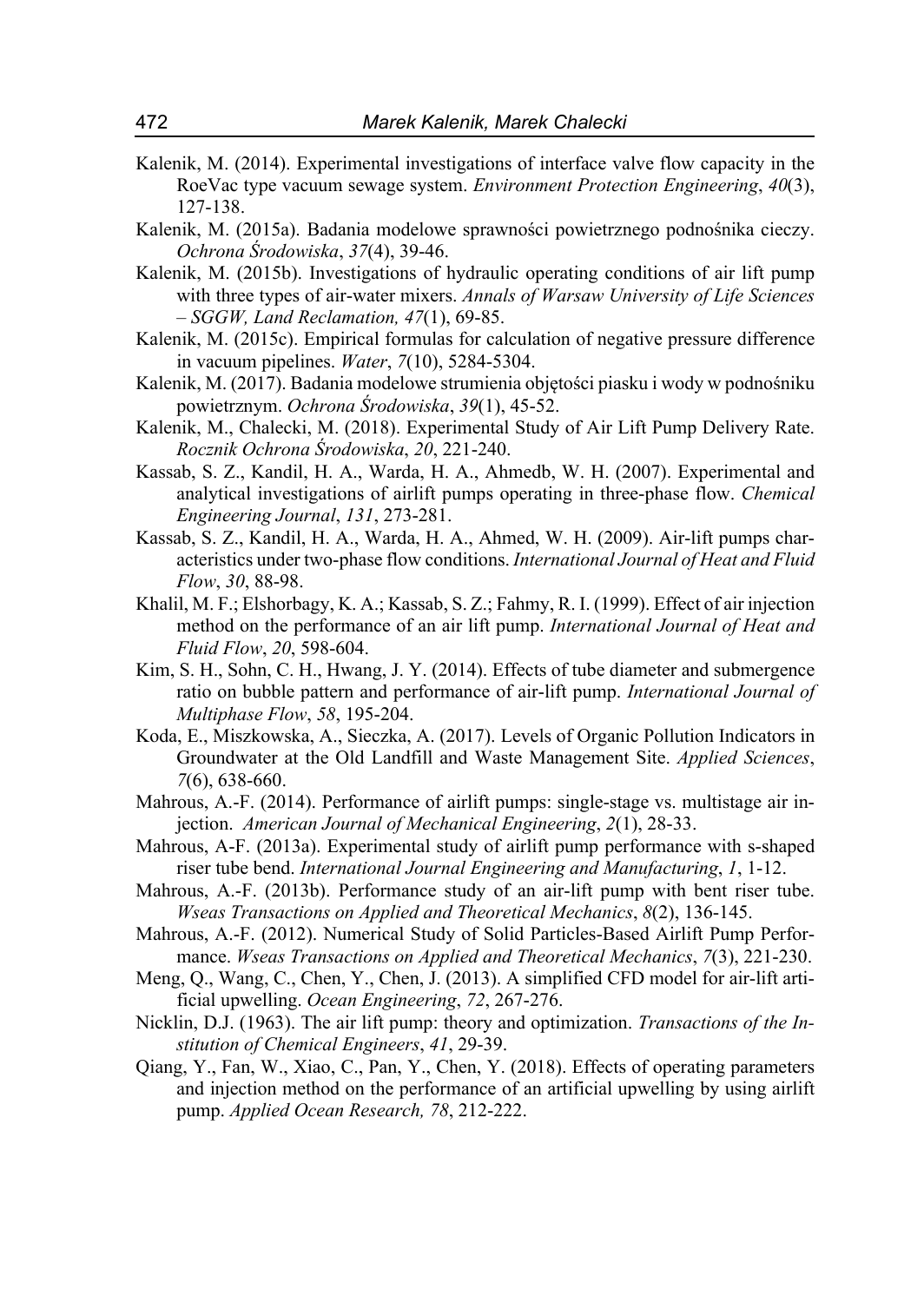- Sawicki, J.M. (2004). Aerated grit chambers hydraulic design equations*. Journal Environmental Engineering*, *130*(9), 1050-1058.
- Sawicki, J., Pawłowska, A. (1999). Energy balance for air lifting pumps. *Archives of Hydro-Engineering and Environmental Mechanics*, *46*(1-4), 63-72.
- Tighzert, H., Brahimi, M., Kechroud, N., Benabbas, F. (2013). Effect of submergence ratio on the liquid phase velocity, efficiency and void fraction in an air-lift pump. *Journal of Petroleum Science and Engineering*, *110*, 155-161.
- Wahba, E.M., Gadalla, M.A., Abueidda, D., Dalaq, A., Hafiz, H., Elawadi, K., Issa, R. (2014). On the performance of air-lift pumps: from analytical models to large eddy simulation. *Journal of Fluids Engineering*, *136*(11), 1-7.
- Yoshinaga, T., Sato, Y. (1996). Performance of an air-lift pump for conveying coarse particles. *International Journal Multiphase Flow*, *22*(2), 223-238.

#### **Abstract**

The paper presents the analysis of results of investigations concerning an influence of applied constructive solutions on hydraulic operating conditions of a water-pumping air lift pump. The scope of the investigations encompassed the determination of flow rate and efficiency characteristics of an air lift pump having the discharge pipe with the internal diameter  $d = 0.04$  m. The PM 50 mixer with a perforated rubber membrane, available on the market, as well as a mixer of own design, called circumferential mixer, were tested (the name origins from the fact that the mixer has the shape of a ring which encloses the discharge pipe on its whole circumference). The investigations were performed for three air-water mix delivery heads H: 0.40, 0.80, 1.20 m, for the specified pressure pipe submergence length  $h = 0.80$  m. It has been stated that for both types of the applied mixers the water flow rate  $Q_w$  increased along with the increase of the air flow rate  $Q_a$  reaching maximum, then decreased. However, in both of the applied mixers, the water flow rate  $Q_w$  permanently decreased as the air-water mix delivery head H increased. The air lift pump achieved higher water flow rate  $Q_w$  if the circumferential mixer was applied instead of that with perforated rubber membrane. It has been proved that for both of the applied types of mixers the air flow rate  $Q_a$  in the air lift pump cannot be lower during water pumping than 5.0 m<sup>3</sup> $\cdot$ h<sup>-1</sup> and should not exceed 15.0 m<sup>3</sup> $\cdot$ h<sup>-1</sup> in case of the circumferential mixer and  $16.0 \text{ m}^3 \cdot \text{h}^{-1}$  for the perforated rubber membrane mixer. The efficiency  $\eta$  of the tested air lift pump for both of the applied types of mixers decreased when the air-water mix delivery head H increased. The higher efficiency  $\eta$ , however, was obtained for the air lift pump with the circumferential mixer than for the perforated rubber membrane mixer.

#### **Keywords:**

air lift pump, perforated rubber membrane mixer, circumferential mixer, two-phase flow